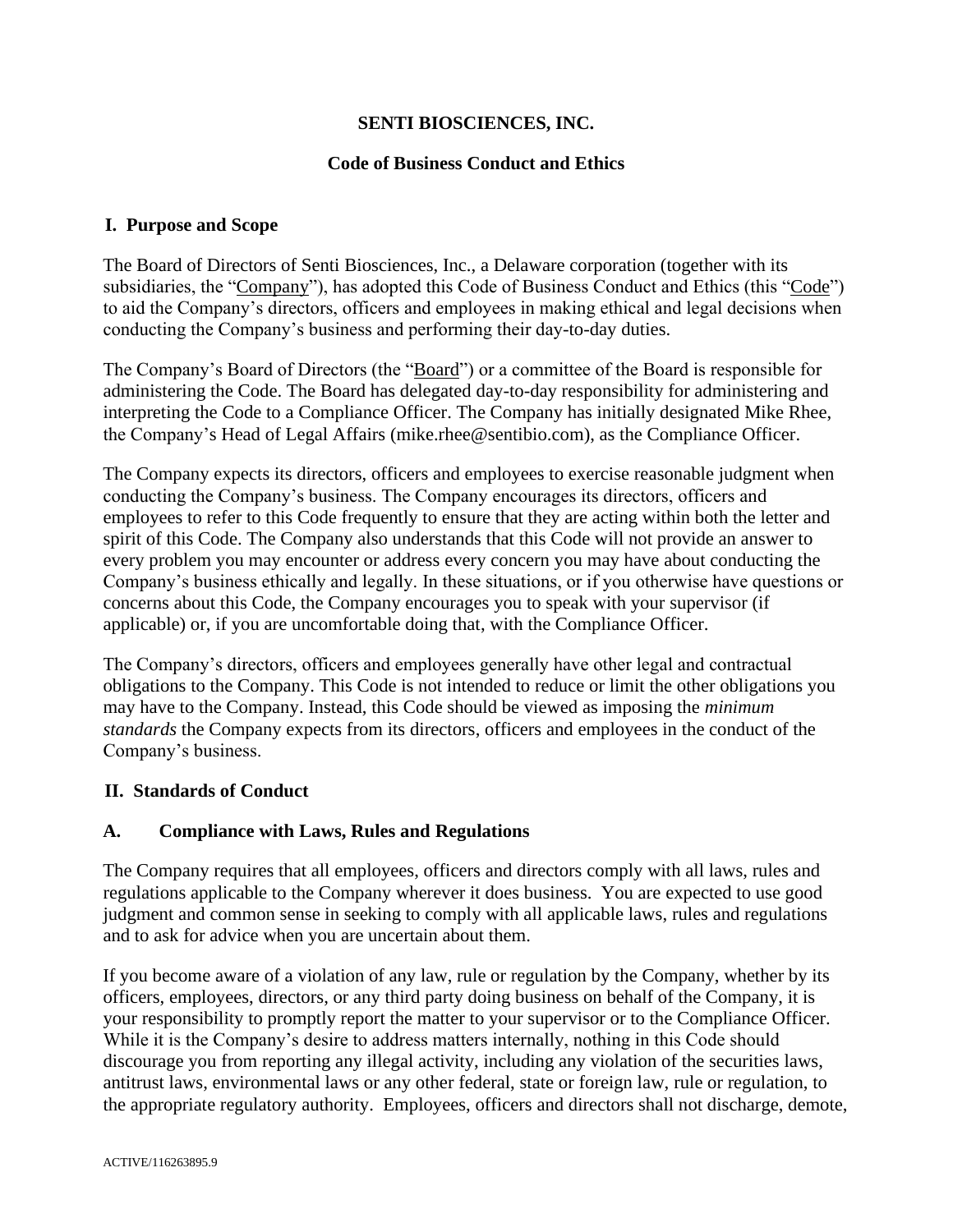suspend, threaten, harass or in any other manner discriminate or retaliate against an employee because he or she reports any such violation, unless it is determined that the report was made with knowledge that it was false. This Code should not be construed to prohibit you from testifying, participating or otherwise assisting in any state or federal administrative, judicial or legislative proceeding or investigation.

### **B. Conflicts of Interest**

The Company recognizes and respects the right of its directors, officers and employees to engage in outside activities that they may deem proper and desirable, provided that these activities do not impair or interfere with the performance of their duties to the Company or their ability to act in the Company's best interests. In most, if not all, cases this will mean that our directors, officers and employees must avoid situations that present a potential or actual conflict between their personal interests and the Company's interests.

A "conflict of interest" occurs when a director's, officer's or employee's personal interest interferes or even appears to interfere with the Company's interests. Conflicts of interest can arise in many situations. For example, conflicts of interest can arise when a director, officer or employee takes an action or has an outside interest, responsibility or obligation that can make it difficult for him or her to perform the responsibilities of his or her position objectively or effectively in the Company's best interests. Conflicts of interest can also occur when a director, officer or employee or his or her immediate family member receives some personal benefit (whether improper or not) as a result of the director's, officer's or employee's position with the Company. Each individual's situation is different and in evaluating his or her own situation, a director, officer or employee will have to consider many factors. Although it would not be possible to describe every situation in which a conflict of interest may arise, the following are examples of situations that may constitute a conflict of interest:

- Working, in any capacity, for a competitor, customer, supplier or strategic partner while employed by the Company;
- Accepting gifts of more than modest value or receiving personal discounts (if such discounts are not generally offered to the public) or other benefits as a result of your position in the Company from a competitor, customer, supplier or strategic partner;
- Competing with the Company for the purchase or sale of property, products, services or other interests;
- Having an interest in a transaction involving the Company, a competitor, customer, supplier or strategic partner (other than as an employee, officer or director of the Company and not including routine investments in publicly traded companies);
- Receiving a personal loan or guarantee of an obligation as a result of your position with the Company; and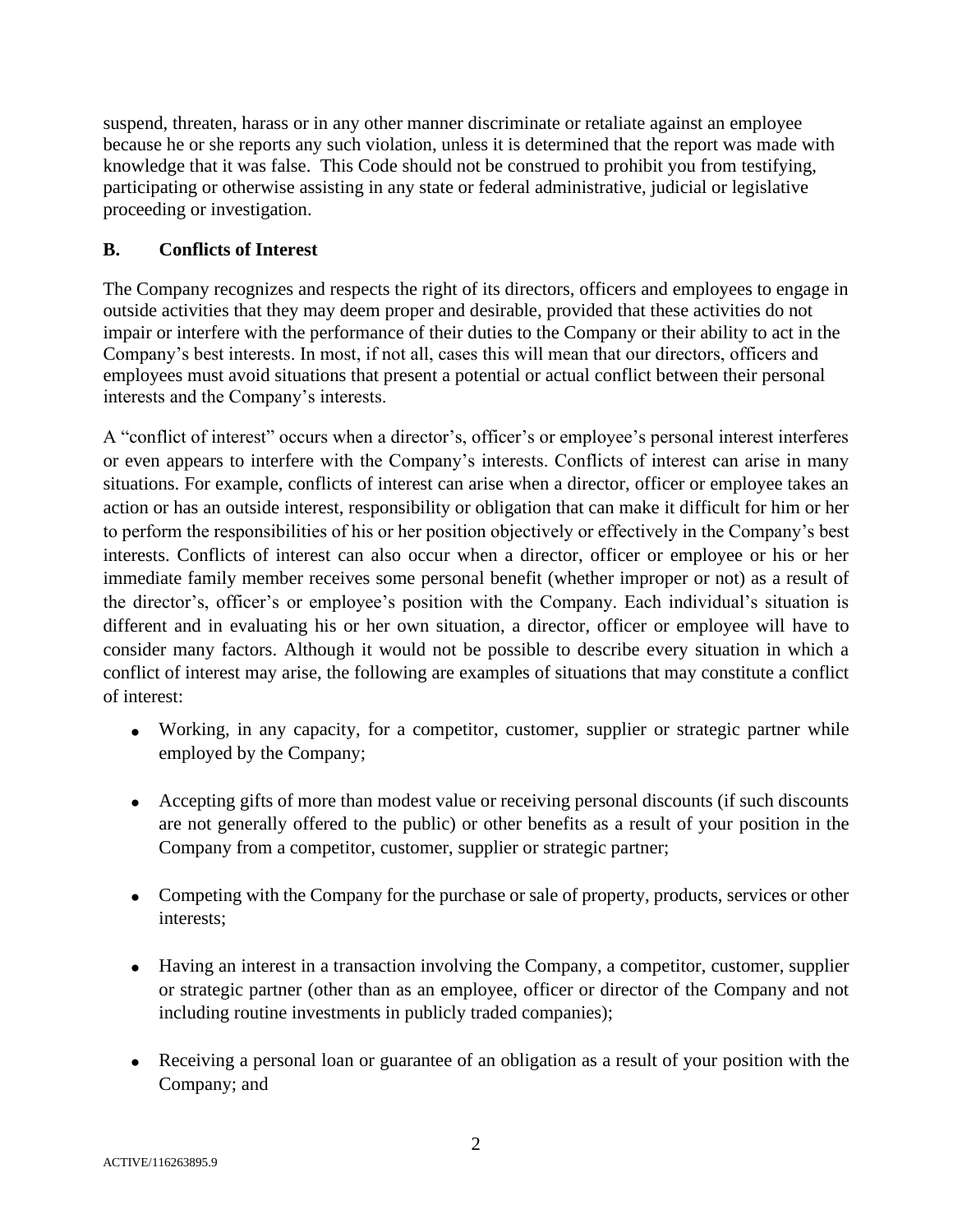• Directing business to an entity owned or managed by, or which employs, a relative or friend.

Any material transaction, responsibility, obligation, or relationship that reasonably could be expected to give rise to a conflict of interest should be reported promptly to the Compliance Officer, who may notify the Board or a committee of the Board as he or she deems appropriate. Actual or potential conflicts of interest involving a director or executive officer other than the Compliance Officer should be disclosed directly to the Compliance Officer. Actual or potential conflicts of interest involving the Compliance Officer should be disclosed directly to the Chief Executive Officer.

### **C. Insider Trading**

Employees, officers and directors who have material non-public information about the Company or other companies, including our suppliers, customers, and collaborators, as a result of their relationship with the Company, are prohibited by law and Company policy from trading in securities of the Company or such other companies, as well as from communicating such information to others who might trade on the basis of that information. To help ensure that you do not engage in prohibited insider trading and avoid even the appearance of an improper transaction, the Company has adopted an Insider Trading Policy, which is distributed to employees and is also available from the Compliance Officer.

If you are uncertain about the constraints on your purchase or sale of any Company securities or the securities of any other company that you are familiar with by virtue of your relationship with the Company, you should consult with the Compliance Officer before making any such purchase or sale.

### **D. Confidentiality**

Employees, officers and directors must maintain the confidentiality of confidential information entrusted to them by the Company or other companies, including our suppliers, customers, and collaborators, except when disclosure is authorized by a supervisor or legally mandated. Unauthorized disclosure of any confidential information is prohibited. Additionally, employees should take appropriate precautions to ensure that confidential or sensitive business information, whether it is proprietary to the Company or another company, is not communicated within the Company except to employees who have a need to know such information to perform their responsibilities for the Company.

Third parties may ask you for information concerning the Company. Subject to the exceptions noted in the preceding paragraph, employees, officers and directors (other than the Company's authorized spokespersons) must not discuss internal Company matters with, or disseminate internal Company information to, anyone outside the Company, except as required in the performance of their Company duties and, if appropriate, after a confidentiality agreement is in place. This prohibition applies particularly to inquiries concerning the Company from the media, market professionals (such as securities analysts, institutional investors, investment advisers, brokers and dealers) and security holders. All responses to inquiries on behalf of the Company must be made only by the Company's authorized spokespersons. If you receive any inquiries of this nature, you must decline to comment and refer the inquirer to your supervisor or one of the Company's authorized spokespersons. The Company's policies with respect to public disclosure of internal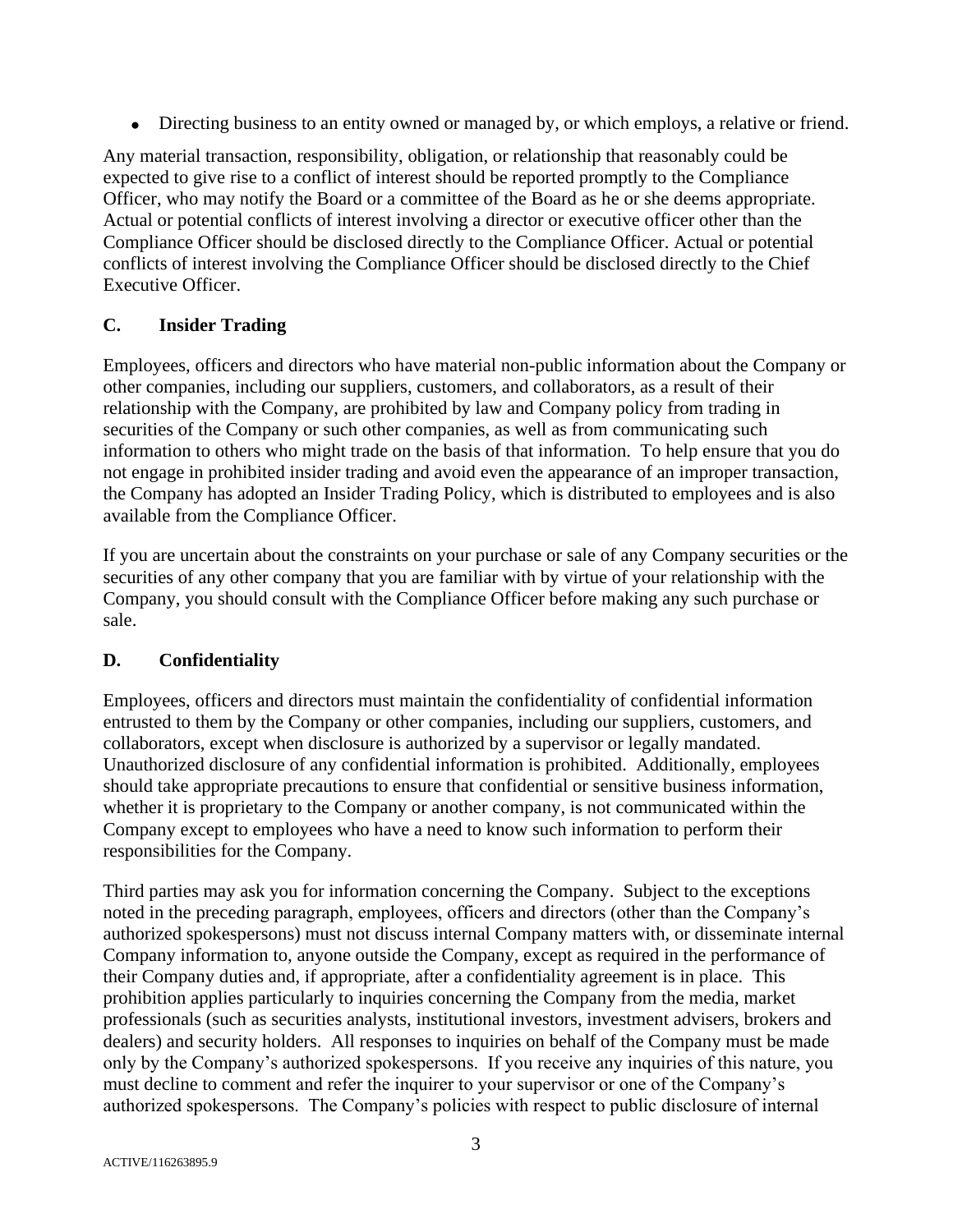matters are described more fully in the Company's Corporate Communications Policies and Procedures, which is available to the Company's employees, officers and directors.

You also must abide by any lawful obligations that you have to any former employer(s). These obligations may include restrictions on the use and disclosure of confidential information, restrictions on the solicitation of former colleagues to work at the Company and non-competition obligations.

## **E. Honest and Ethical Conduct and Fair Dealing**

Employees, officers and directors should endeavor to deal honestly, ethically and fairly with the Company's suppliers, customers, competitors and employees. Statements regarding the Company's products and services must not be untrue, misleading, deceptive or fraudulent. You must not take unfair advantage of anyone through manipulation, concealment, abuse of privileged information, misrepresentation of material facts or any other unfair-dealing practice.

### **F. Scientific Integrity**

Our business is based on science and technology. Our business requires the use of processes, laboratory techniques, scientific methods, and other technology that demand attention to detail, safety, and high standards of professional care. Falsification, fabrication or plagiarism in connection with the proposal, performance or review of research, or in reporting its results, amounts to scientific misconduct when committed intentionally or with reckless disregard of accepted practices. No knowingly false, inaccurate, or misleading data should ever be recorded or reported in connection with the conduct of the Company's business including your work for the Company. In addition, the Company's business must be conducted without knowing misappropriation or infringement of any third-party rights or intellectual property, taking into account relevant factors.

### **G. Protection and Proper Use of Corporate Assets**

Employees, officers and directors should seek to protect the Company's assets. Theft, carelessness and waste have a direct impact on the Company's financial performance. Employees, officers and directors must use the Company's assets and services solely for legitimate business purposes of the Company and not for any personal benefit or the personal benefit of anyone else.

#### **H. Corporate Opportunities**

Directors, officers and employees owe a duty to the Company to advance its legitimate business interests when the opportunity to do so arises. Each employee, officer and director is prohibited from:

• diverting to himself or herself or to others any opportunities that are discovered through the use of the Company's property or information or as a result of his or her position with the Company unless that opportunity has first been presented to, and rejected by, the Company;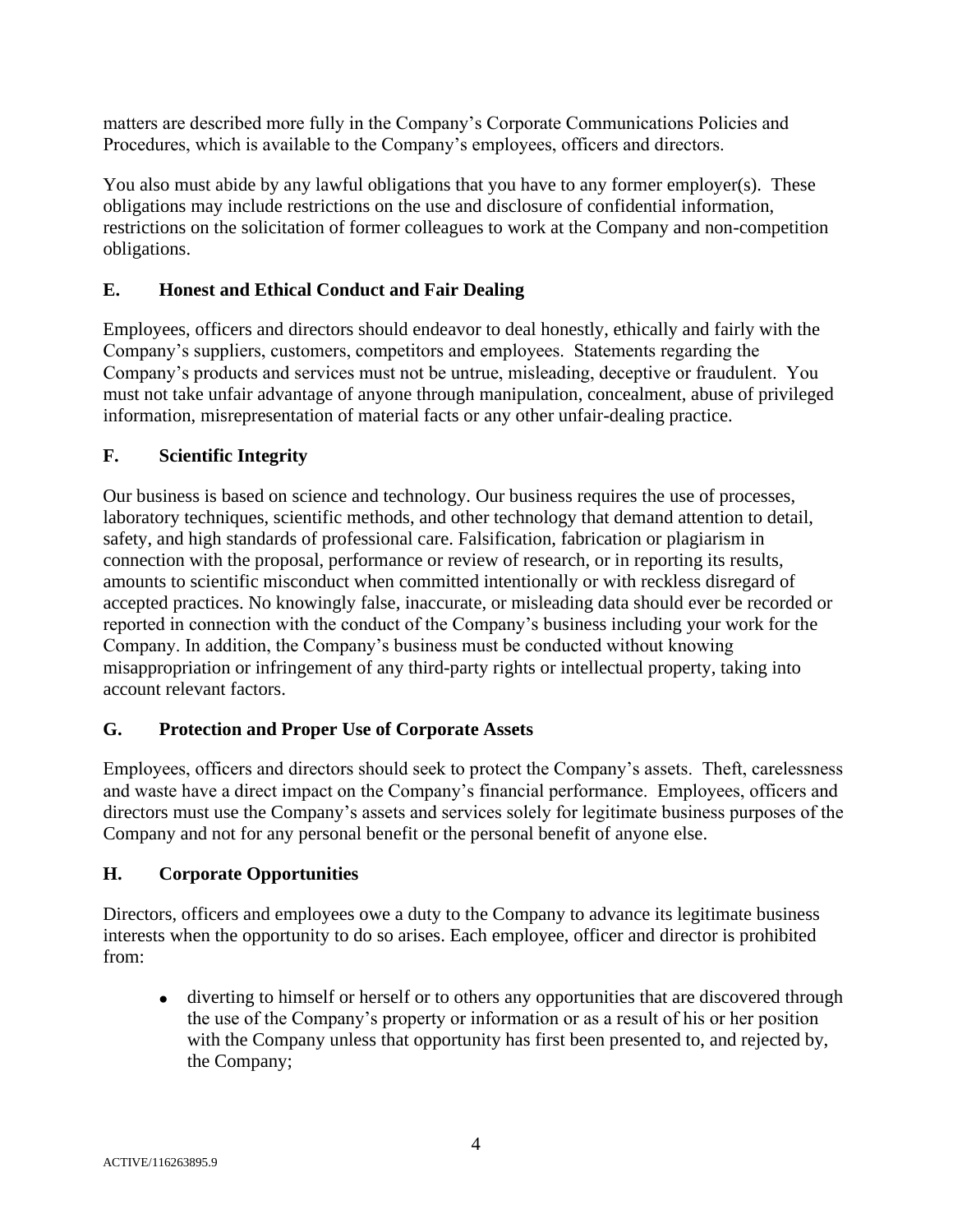- using the Company's property or information or his or her position for improper personal gain; or
- competing with the Company.

# **I. Political Contributions/Gifts**

Business contributions to political campaigns are strictly regulated by federal, state, provincial and local law in the U.S. and many other jurisdictions. Accordingly, all political contributions proposed to be made with the Company's funds must be coordinated through and approved by the Compliance Officer. Directors, officers and employees may not, without the approval of the Compliance Officer, use any Company funds for political contributions of any kind to any political candidate or holder of any national, state or local government office. Directors, officers and employees may make personal contributions, but should not represent that they are making contributions on the Company's behalf. Specific questions should be directed to the Compliance Officer.

## **J. Bribes, Kickbacks and Other Improper Payments**

The Company does not permit or condone bribes, kickbacks or other improper payments, transfers or receipts. No director, officer or employee should offer, give, solicit or receive any money or other item of value for the purpose of obtaining, retaining or directing business or bestowing or receiving any kind of favored treatment.

## **K. International Trade Controls**

Many countries regulate international trade transactions, such as imports, exports and international financial transactions and prohibit boycotts against countries or firms that may be "blacklisted" by certain groups or countries. The Company's policy is to comply with these regulations and prohibitions even if compliance may result in the loss of some business opportunities. Employees should learn and understand the extent to which international trade controls apply to transactions conducted by the Company.

## **L. Accuracy of Records**

Employees, officers and directors must honestly and accurately report all business transactions. You are responsible for the accuracy of your records and reports. Accurate information is essential to the Company's ability to meet legal and regulatory obligations.

All Company books, records and accounts shall be maintained in accordance with all applicable regulations and standards and accurately reflect the true nature of the transactions they record. The financial statements of the Company shall conform to generally accepted accounting rules and the Company's accounting policies. No undisclosed or unrecorded account or fund shall be established for any purpose. No false or misleading entries shall be made in the Company's books or records for any reason, and no disbursement of corporate funds or other corporate property shall be made without adequate supporting documentation.

## **M. Quality of Public Disclosures**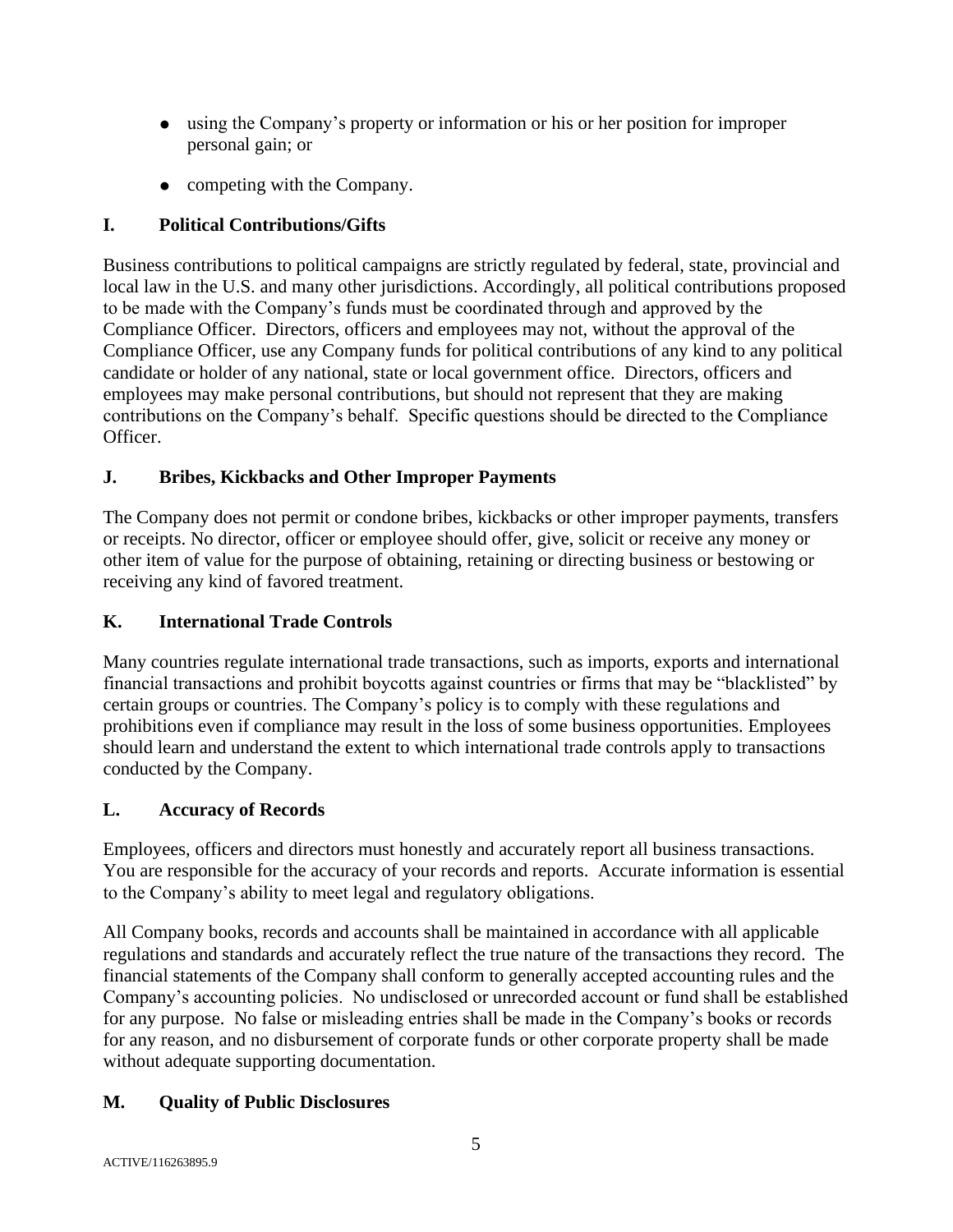It is the policy of the Company to provide full, fair, accurate, timely and understandable disclosure in reports and documents filed with, or submitted to, the Securities and Exchange Commission and in other public communications. For more information, please see the Company's *Corporate Communications Policies and Procedures* and *Disclosure Committee Guidelines*.

## **III. Compliance Procedures**

# **A. Communication of Code**

All current directors, officers and employees are being supplied a copy of the Code. Future directors, officers and employees will be supplied a copy of the Code when beginning service at the Company. All directors, officers and employees will be expected to review and sign an acknowledgment regarding the Code on a periodic basis. Updates of the Code, when adopted, will be promptly supplied to directors, officers and employees. Directors, officers and employees also can obtain a copy of the Code by requesting one from the human resources department or by accessing the Company's website at https://www.sentibio.com.

# **B. Monitoring Compliance and Disciplinary Action**

The Company's management, under the supervision of its Board or a committee of the Board or, in the case of accounting, internal accounting controls, auditing or securities law matters, the Audit Committee of the Board of Directors (the "Audit Committee"), shall take reasonable steps to (i) monitor compliance with the Code, and (ii) when appropriate, impose and enforce appropriate disciplinary measures for violations of the Code.

Disciplinary measures for violations of the Code will be determined in the Company's sole discretion and may include, but are not limited to, counseling, oral or written reprimands, warnings, probation or suspension with or without pay, demotions, reductions in salary, termination of employment or service, and restitution.

The Company's management shall periodically report to the Board or a committee of the Board on these compliance efforts including, without limitation, alleged violations of the Code and the actions taken with respect to violations.

## **C. Communication Channels**

*Be Proactive.* Every employee is encouraged to act proactively by asking questions, seeking guidance and reporting suspected violations of the Code and other policies and procedures of the Company, as well as any violation or suspected violation of law, rule or regulation resulting from the conduct of the Company's business or occurring on the Company's property. **If an employee believes that actions have taken place, may be taking place, or may be about to take place that violate or would violate the Code or any law, rule or regulation applicable to the Company, he or she is obligated to bring the matter to the attention of the Company.**

*Seeking Guidance.* The best starting point for officers or employees seeking advice on ethics related issues or wishing to report potential violations of the Code will usually be their supervisor. However, if the conduct in question involves an officer's or employee's supervisor, if the officer or employee has reported the conduct in question to the supervisor and does not believe that the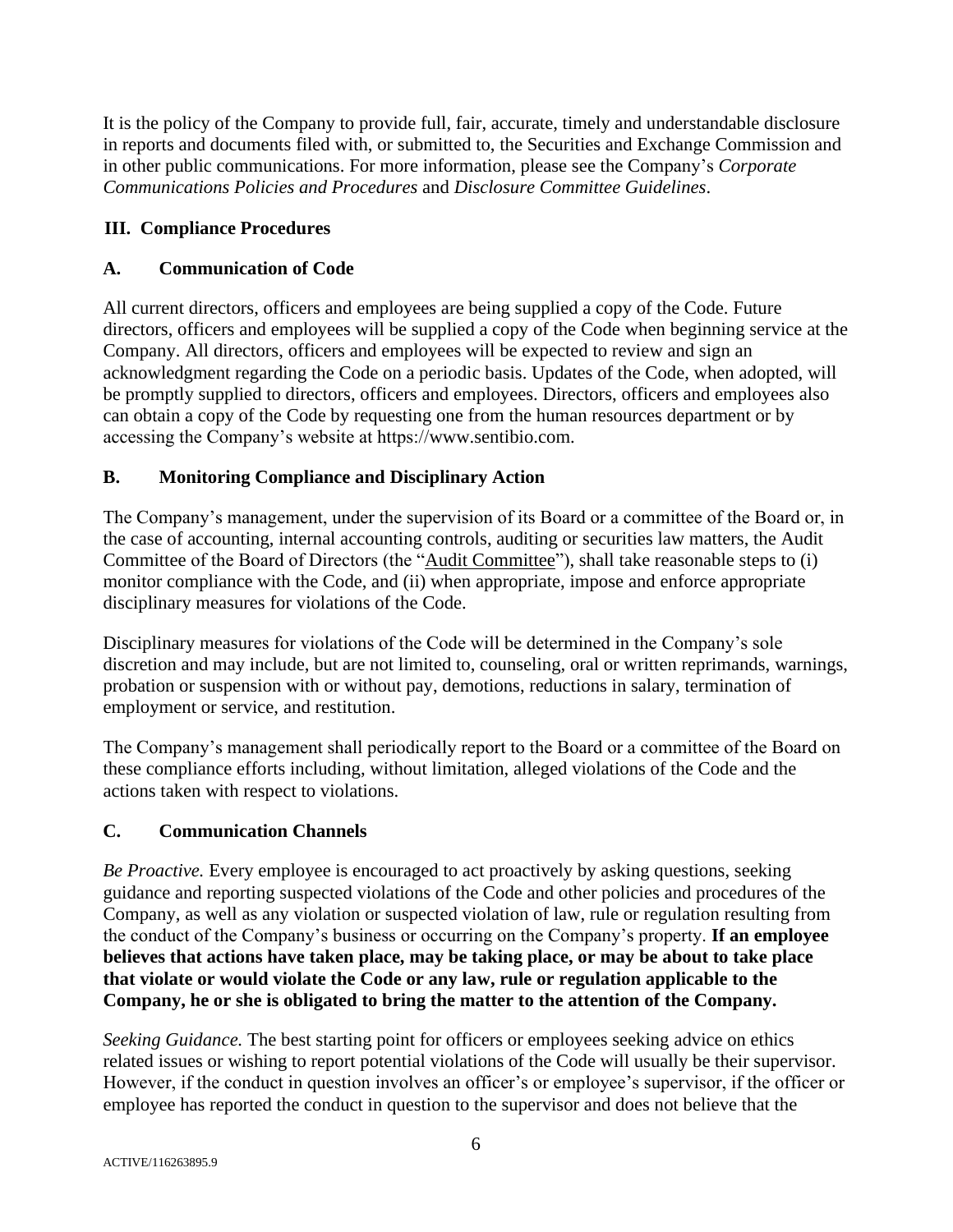supervisor has dealt with it properly, or if the officer or employee does not feel comfortable discussing the matter with the supervisor, the officer or employee may raise the matter with the Compliance Officer.

*Communication Alternatives.* Any officer or employee may communicate with the Compliance Officer, or report potential violations of the Code, by any of the following methods:

- By e-mail to the Compliance Officer, Mike Rhee, at mike.rhee@sentibio.com (anonymity *cannot* be maintained);
- In writing (which can be done anonymously as set forth below under "Anonymity"), addressed to the Compliance Officer, by mail to Senti Biosciences, Inc., 2 Corporate Drive, First Floor, South San Francisco, CA 94080;
- Online at https://www.whistleblowerservices.com/SNTI (which may be done anonymously as set forth below under "Anonymity"); or
- By calling our whistleblower hotline at (844) 982-1781. These calls may be made anonymously as set forth below under "Anonymity."

*Reporting Accounting and Similar Concerns.* Concerns or questions regarding potential violations of the Code, a Company policy or procedure or laws, rules or regulations relating to accounting, internal accounting controls, or auditing or securities law matters will be directed to the Audit Committee or a designee of the Audit Committee in accordance with the procedures established by the Audit Committee for receiving, retaining and treating complaints regarding accounting, internal accounting controls or auditing matters. Officers and employees can also communicate directly with the Audit Committee or its designee regarding such matters by the following methods (which can be done anonymously as set forth below under "Anonymity"):

- By e-mail to the Compliance Officer, Mike Rhee, at [mike.rhee@sentibio.com](mailto:mike.rhee@sentibio.com) (anonymity *cannot* be maintained);
- In writing (which can be done anonymously as set forth below under "Anonymity"), addressed to the Audit Committee, by mail to Senti Biosciences, Inc., 2 Corporate Drive, First Floor, South San Francisco, CA 94080;
- Online at https://www.whistleblowerservices.com/SNTI (which may be done anonymously as set forth below under "Anonymity"); or
- By calling our whistleblower hotline at (844) 982-1781. These calls may be made anonymously as set forth below under "Anonymity."

*Cooperation*. Employees are expected to cooperate with the Company in any investigation of a potential violation of the Code, any other Company policy or procedure, or any law, rule or regulation.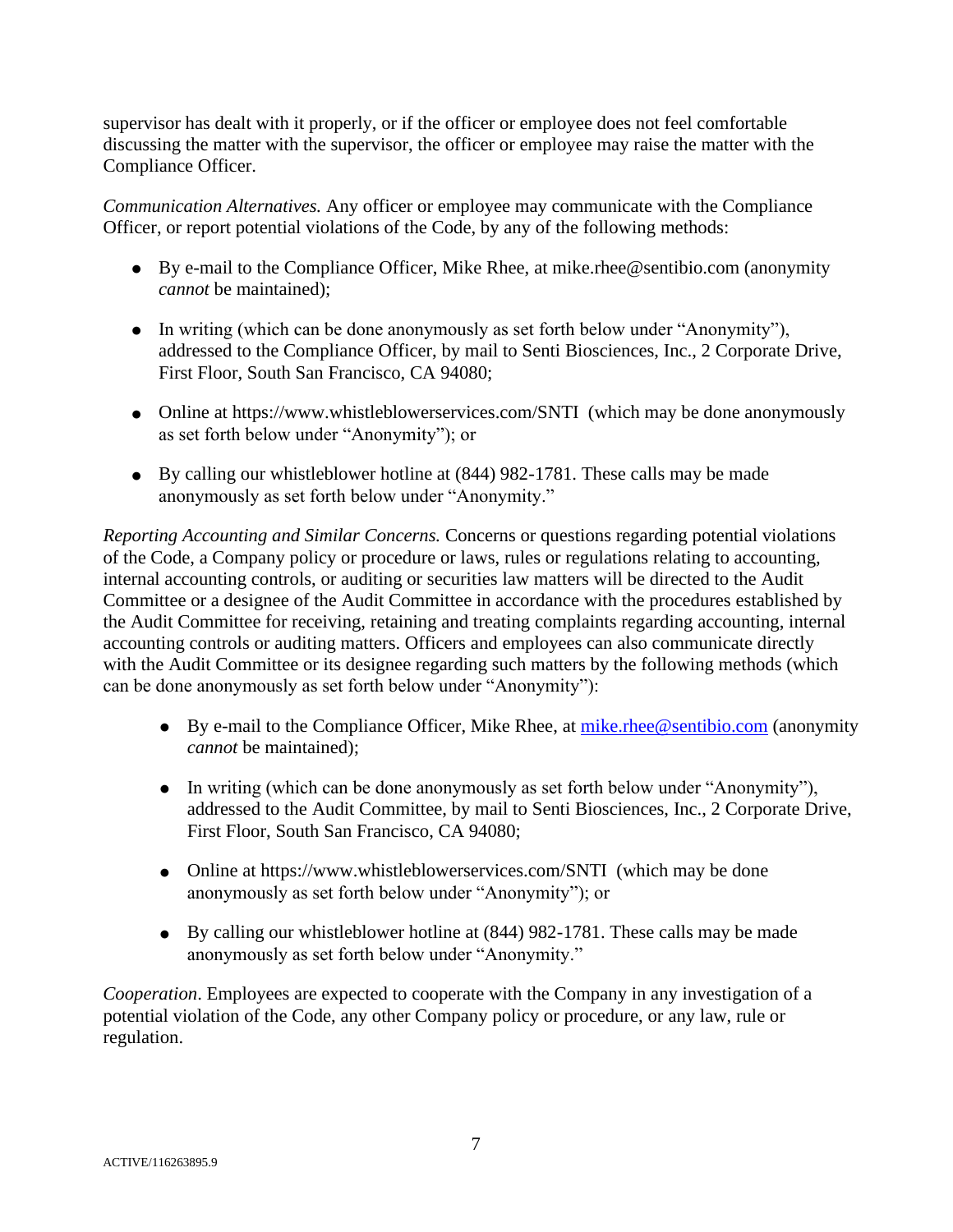*Misuse of Reporting Channels.* Employees should not use these reporting channels in bad faith or in a false or frivolous manner or to report grievances that do not involve the Code or other ethicsrelated issues.

*Director Communications.* In addition to the foregoing methods, a director also can communicate concerns or seek advice with respect to this Code by contacting the Board through its Chair or the Audit Committee.

### **D. Anonymity**

The Company prefers that officers and employees, when reporting suspected violations of the Code, identify themselves to facilitate the Company's ability to take steps to address the suspected violation, including conducting an investigation. However, the Company also recognizes that some people may feel more comfortable reporting a suspected violation anonymously.

An officer or employee who wishes to remain anonymous may do so, and the Company will use reasonable efforts to protect confidentiality. If a report is made anonymously, however, the Company may not have sufficient information to investigate or evaluate the allegations. Accordingly, persons who report suspected violations anonymously should provide as much detail as they can to permit the Company to evaluate the allegation and, if it deems appropriate, conduct an investigation.

### **E. No Retaliation**

The Company forbids any retaliation against an officer or employee who, acting in good faith on the basis of a reasonable belief, reports suspected misconduct. Specifically, the Company will not discharge, demote, suspend, threaten, harass or in any other manner discriminate against, such an officer or employee. Anyone who participates in any such conduct is subject to disciplinary action, including termination. It is a violation of federal law to retaliate against anyone who has reported such potential misconduct either internally or to any governmental agency or entity or selfregulatory organization.

### **F. Reporting Violations to a Governmental Agency**

You understand that you have the right to:

- Report possible violations of state or federal law or regulation that have occurred, are occurring, or are about to occur to any governmental agency or entity, or self-regulatory organization;
- Cooperate voluntarily with, or respond to any inquiry from, or provide testimony before any self-regulatory organization or any other federal, state or local regulatory or law enforcement authority;
- Make reports or disclosures to law enforcement or a regulatory authority without prior notice to, or authorization from, the Company; and